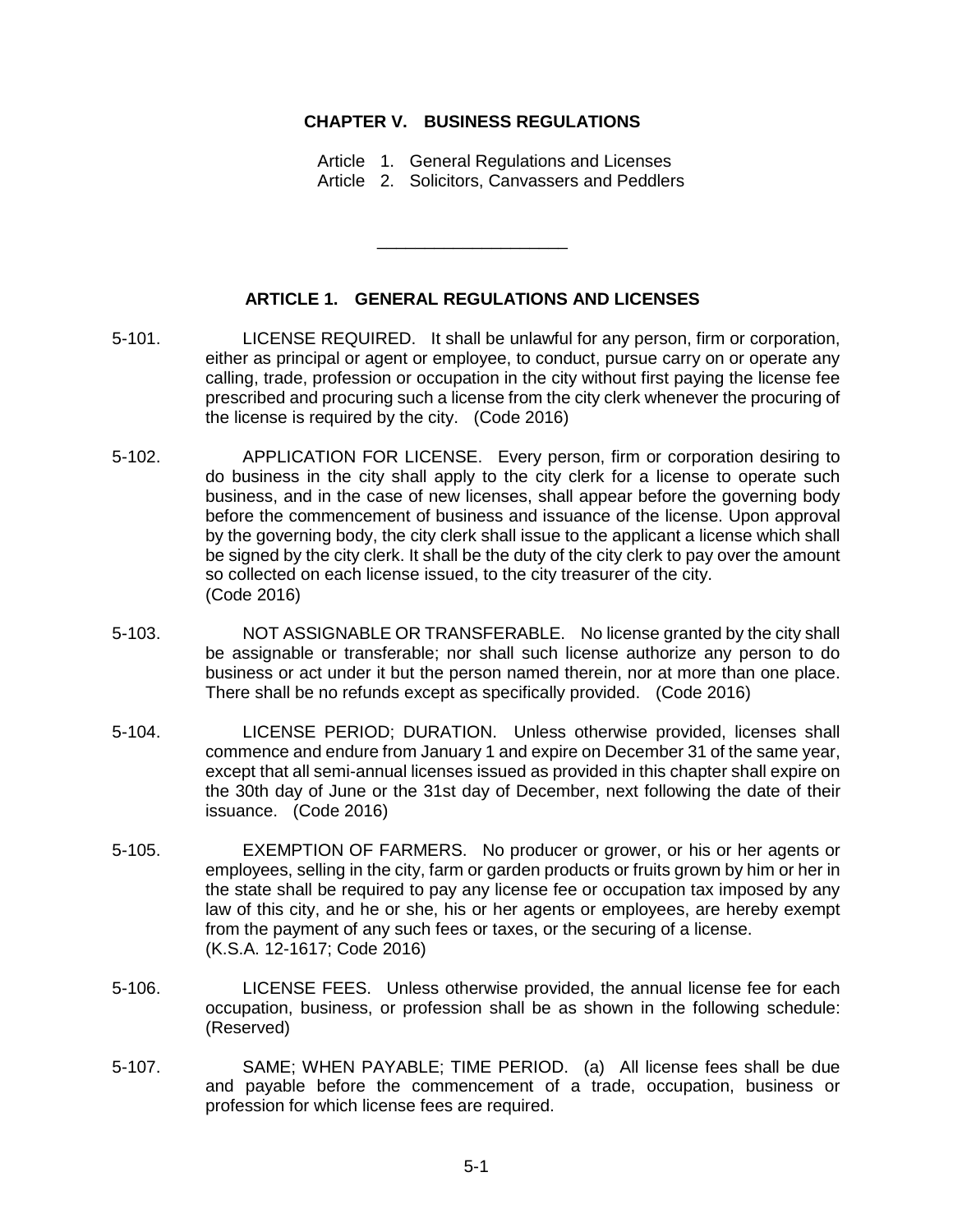(b) No license shall be issued until the fee is paid.

(c) Licenses shall be renewed on or before the expiration date of the current licenses.

(d) If the license prescribed is for an annual, quarterly, monthly, weekly or daily period, the license shall not be issued for any part or fraction of the year, quarter, month, week or day, respectively.

(e) The license for a day shall expire at midnight. (Code 2016)

- 5-108. PAYMENT OF FEES; RECEIPT. The city clerk shall, upon payment of any license fee specified, give a receipt therefor stating the amount paid, the nature of the licenses issued, for what time, and to whom issued, and if possible, the exact location where the business is to be carried on, and the kind of business. (Code 2016)
- 5-109. CONTENTS OF LICENSE. Unless otherwise provided all licenses shall be dated on the date of their issue, and shall state the name of the licensee, the kind of business he or she desires to engage in and the location thereof, the amount paid, and time the license shall expire; and the person having such license shall be authorized to carry on the business therein named. (Code 2016)
- 5-110. RECORD BOOK. The city clerk shall keep a record of the name of each person licensed, his or her address, the date of the license, the purpose for which it is granted, the amount paid therefor, and the time the same shall expire and within 24 hours after any license has expired, the city clerk shall notify the chief of police of such expiration, unless the same shall have been renewed. (Code 2016)
- 5-111. DISPLAY OF LICENSE. All persons doing business in a permanent location are required to have their license conspicuously displayed in their place of business, and all persons to whom licenses are issued not having a permanent place of business are required to carry their licenses with them and any licensee shall present the license for inspection when requested to do so by any citizen or officer of the city. (Code 2016)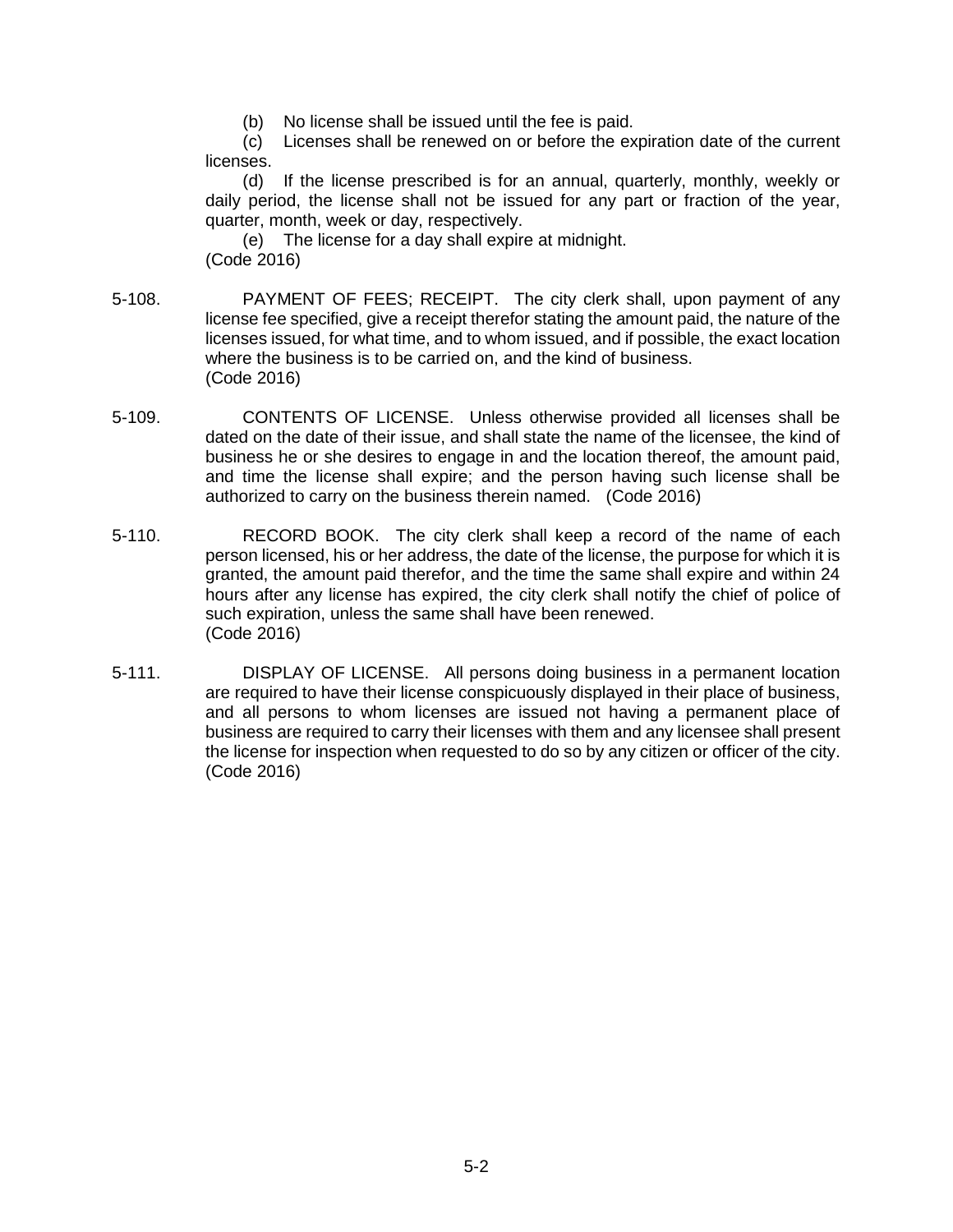## **ARTICLE 2. SOLICITORS, CANVASSERS AND PEDDLERS**

5-201. DEFINITIONS. For the purpose of this article, the following words shall be considered to have the following meanings:

> (a) Soliciting shall mean and include any one or more of the following activities:

> (1) Seeking to obtain orders for the purchase of goods, wares, merchandise, foodstuffs, services, of any kind, character or description whatever, for any kind of consideration whatever; or

> (2) Seeking to obtain prospective customers for application or purchase of insurance of any type, kind or character; or

> (3) Seeking to obtain subscriptions to books, magazines, periodicals, newspapers and every other type or kind of publication.

> (b) Residence shall mean and include every separate living unit occupied for residential purposes by one or more persons, contained within any type of building or structure.

> (c) Canvasser or Solicitor shall mean any individual, whether resident of the city or not, whose business is mainly or principally carried on by traveling either by foot, automobile, motor truck, or any other type of conveyance, from place to place, from house to house, or from street to street, taking or attempting to take orders for sale of goods, wares and merchandise, personal property of any nature whatsoever for future delivery, or for services to be furnished or performed in the future, whether or not such individual has, carries, or exposes for sale a sample of the subject of such sale or whether he or she is collecting advance payments on such sales or not. Such definition shall include any person, who, for himself, herself or for another person, hires, leases, uses, or occupies any building, structure, tent, railroad boxcar, boat, hotel room, lodging house, apartment, shop or any other place within the city for the sole purpose of exhibiting samples and taking orders for future delivery.

> (d) Peddler shall mean any person, whether a resident of the city or not, traveling by foot, automotive vehicle, or any other type of conveyance, from place to place, from house to house, or from street to street, carrying, conveying or transporting goods, wares, merchandise, meats, fish, vegetables, fruits, garden truck, farm products or provisions, offering and exposing the same for sale, or making sales and delivering articles to purchasers, or who, without traveling from place to place, shall sell or offer the same for sale from a wagon, automotive vehicle, railroad boxcar or other vehicle or conveyance, and further provided, that one who solicits orders and as a separate transaction makes deliveries to purchasers as a part of a scheme or design to evade the provisions of this article shall be deemed a peddler.

> (e) Transient merchant, itinerant merchant or itinerant vendor are defined as any person, whether as owner, agent, consignee or employee, whether a resident of the city or not, who engages in a temporary business of selling and delivering goods, wares and merchandise within such city, and who, in furtherance of such purpose, hires, leases, uses or occupies any building, structure, motor vehicle, tent, railroad boxcar, or boat, public room in hotels, lodging houses, apartments, shops or any street, alley or other place within the city, for the exhibition and sale of such goods, wares and merchandise, either privately or at public auction. Such definition shall not be construed to include any person who, while occupying such temporary location, does not sell from stock, but exhibits samples only for the purpose of securing orders for future delivery only. The person so engaged shall not be relieved from complying with the provisions of this article merely by reason of associating temporarily with any local dealer, trader, merchant or auctioneer, or by conducting such transient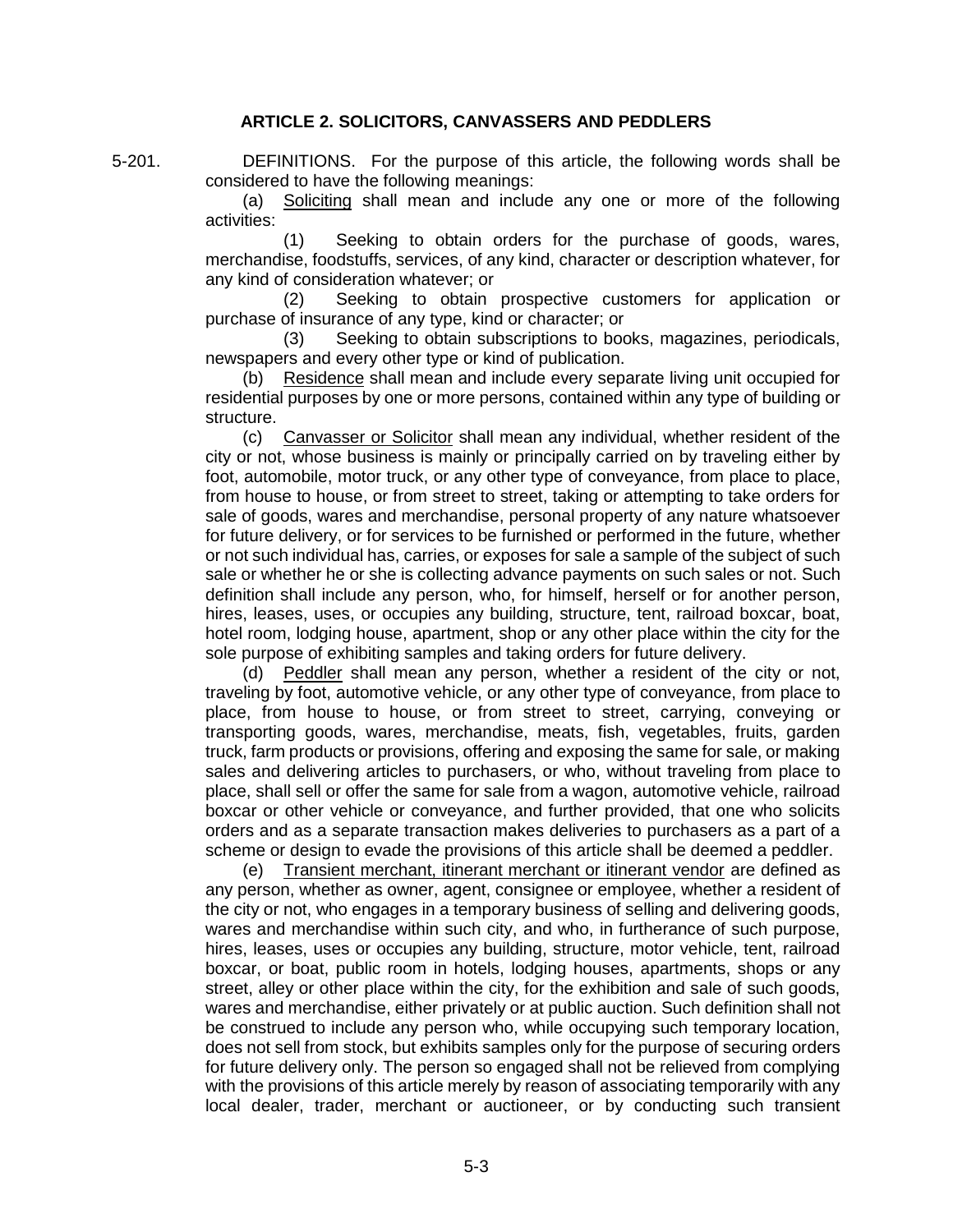business in connection with, as a part of, or in the name of any local dealer, trader, merchant or auctioneer.

(f) Street salesman shall mean any person engaged in any manner in selling merchandise of any kind from a vehicle or stand temporarily located on the public streets or sidewalks of this city. (Ord. 161, Sec. 1; Code 2016)

5-202. LICENSE REQUIRED. (a) It shall be unlawful for any person to engage in any of the activities defined in the preceding sections of this article, within the corporate limits of the city without then having an unrevoked and unexpired license therefor in his or her possession and issued by the city clerk.

> (b) The governing body may waive the license requirements of this section for any person, firm or corporation exempt from the payment of a license fee under section 5-207(d).

(Ord. 161, Sec. 2; Code 2016)

5-203. SAME; APPLICATION REQUIRED. Before the city clerk may issue any license required by this article, he or she shall require a sworn application in writing prepared in duplicate on a form to be supplied by the city clerk which shall give the following information:

(a) Name and description of applicant;

(b) Permanent home address and full local address of applicant;

(c) Identification of applicant including driver's license number, date of birth, expiration date of license and description of applicant;

(d) Identification of vehicle used by applicant including license therefor used by applicant in conducting his or her business;

(e) A brief description of the nature of the business to be carried on or the goods to be sold and the length of time such applicant has been engaged in the business;

(f) If employed, the name and address of the employer, together with credentials establishing such relationship, including the authority by the employer authorizing the applicant to represent the employer in conducting business;

(g) The length of time which business is proposed to be carried on;

(h) The place where services are to be performed or where the goods or property proposed to be sold or orders taken for the sale thereof are manufactured or produced, where such goods or products are located at the time the application is filed, and the proposed method of delivery;

(i) A photograph of the applicant, taken within 90 days prior to the date of making application which picture shall be at least two inches by two inches showing the head and shoulders of the applicant in a clear and distinguishing manner;

(j) A statement as to whether or not the applicant has within two years prior to the date of the application been convicted of any crime, misdemeanor (other than minor traffic violations) or violation of any municipal law regulating peddlers, solicitors or canvassers and giving the nature of the offenses, the punishment assessed therefor, if any, and the city and state where conviction occurred.

(k) The applicant's Kansas Sales Tax number. (Ord. 161, Sec. 3; Code 2016)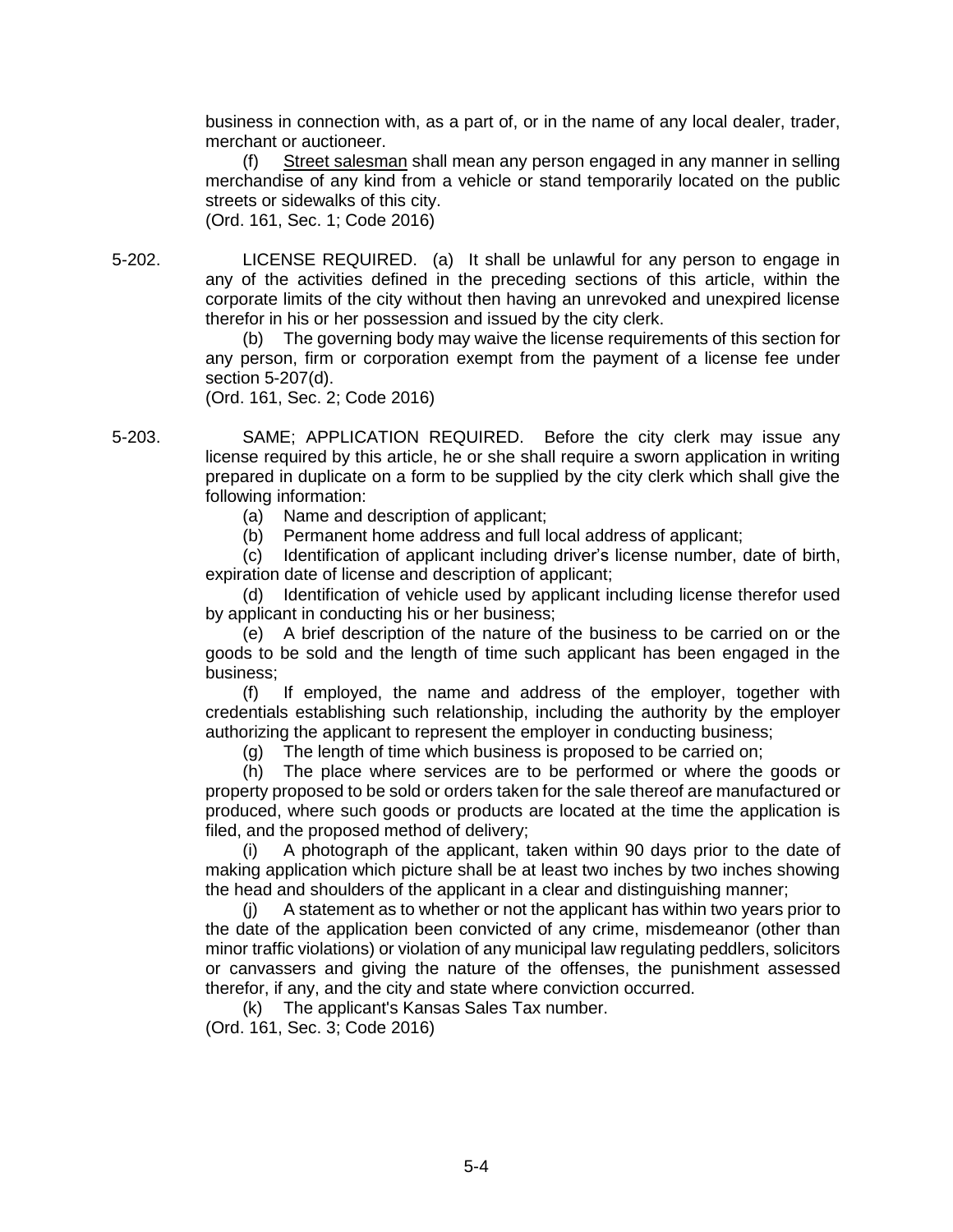5-204. ISSUANCE; COUNTY RESIDENTS. (a) Except as provided in section 5-209, if the applicant is a current resident of Sedgwick County, Kansas, upon receipt of an application for a license and payment of the license fee, the city clerk shall issue the license. Such license shall contain the signature and seal of the issuing officer and shall show the name and address of the licensee, the date of issuance and length of time the license shall be operative, and the nature of the business involved. The city clerk shall keep a permanent record of all such licenses issued and submit a copy of such license to the chief of police. The licensee shall carry the license certificate at all times.

(b) If the applicant is not a current resident of Sedgwick County, Kansas, a license will not be issued until after investigation and payment of the investigation fee as provided in sections 5-205:206.

(Ord. 161, Sec. 4; Code 2016)

5-205. SAME; INVESTIGATION AND ISSUANCE; NON-COUNTY RESIDENT. (a) Upon receipt of the above application from an applicant who is not a current resident of Sedgwick County, Kansas, the city clerk shall cause an investigation of the facts stated therein to be made within not to exceed five days.

(b) If as a result of the investigation, the applicant's character or business responsibility is found to be unsatisfactory or the facts stated therein to be untrue, the chief of police shall endorse on such application his or her findings and endorse his or her disapproval of the application and the reasons for the same and shall return the application to the city clerk who then shall notify the applicant that his or her application is disapproved and that no license will be issued.

(c) If however, the investigation of such application discloses that the character and business responsibility and the facts stated in the application are satisfactory and true, the chief of police shall endorse his or her findings and approval on the application and return the same to the city clerk who shall, upon payment of the license and investigation fees prescribed, issue a license to the applicant to engage in the business described in the application. Such license shall contain the signature and seal of the issuing officer and shall show the name and address of the licensee, the date of issuance and length of time the license shall be operative, and the nature of the business involved. The city clerk shall keep a permanent record of all such licenses issued and submit a copy of such license to the chief of police. The licensee shall carry the license certificate at all times.

(Ord. 161, Sec. 5; Code 2016)

- 5-206. SAME; INVESTIGATION FEE. At the time of filing the application, a fee of \$25 shall be paid to the city clerk to cover the cost of investigation of the facts stated in the foregoing application. (Ord. 161, Sec. 6; Code 2016)
- 5-207. LICENSE FEE; TIME LIMITS; EXEMPTIONS. (a) Except as provided in subsection (c), the fee for the license required pursuant to section 5-202 shall be in the amount of \$10 per each day, or portion thereof, that the licensee shall operate within the city limits. In no event, however, shall fees in excess of \$100 be collected from a licensee during any six-month period of time.

(b) Any such license granted upon application as required hereinabove shall be limited to and effective only on the days set out in the license. Solicitation or sales by any peddler, solicitor or canvasser shall be conducted only between the hours of 8:00 a.m. and 9:00 p.m.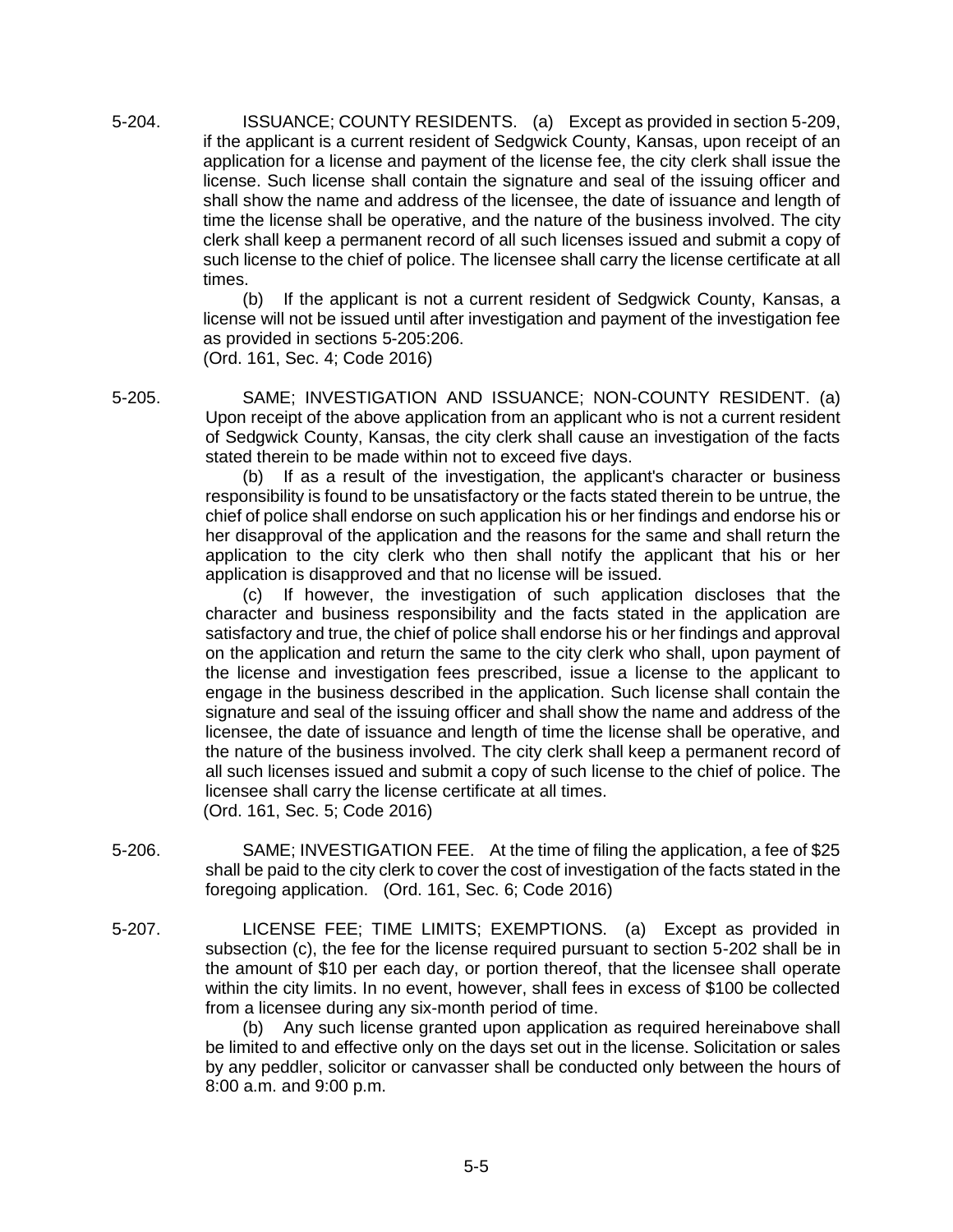(c) Persons and firms not having a permanently established place of business in the city, but having a permanently established house-to-house or wholesale business shall receive a license as required by section 5-202 upon the payment of \$200 for any year, and may make solicitations or sales only between the hours of 8:00 a.m. and 9:00 p.m., or upon invitation at any hour.

(d) No license fee shall be required of: (1) any person selling products of the farm or orchard actually produced by the seller; (2) any businesses, trades or occupations which are part of fairs or celebrations sponsored by the city or any other governmental subdivision, or the state, or when part of all of the expenses of the fairs or celebrations are paid for by the city, any other governmental subdivision, or the state; and (3) any not-for-profit or charitable organization as determined by the governing body.

(K.S.A. 12-1617; Ord. 161, Sec. 7; Code 2016)

5-208. RENEWAL. All licenses issued shall be subject to renewal upon a showing of compliance with sections 5-202:103 of this article within a six month period prior to the renewal date. The city clerk need not require an additional application under section 5-203 or an additional investigation and investigation fee under sections 5-105:106 unless complaints have been received of violations of the conditions under which any license has heretofore been issued. The city clerk shall not renew or extend any license where there is satisfactory evidence of any grounds for the suspension or revocation of any prior license, and the applicant shall be required to apply for a license as in the case of an original license. (Ord. 161, Sec. 8; Code 2016)

5-209. DENIAL, REVOCATION OR SUSPENSION OF LICENSE; NOTICE. The city clerk or chief of police may deny any application or may revoke or suspend for a period of not to exceed 30 days any license issued under this article, for any of the following causes:

> (a) Fraud, misrepresentation or false statement contained in the application for license.

> (b) Fraud, misrepresentation or false statement made in the course of carrying on the business.

(c) Any violation of this article.

(d) Conducting a business as defined in section 5-201 in an unlawful manner or in such a manner as to constitute a breach of the peace or to constitute a menace to the health, safety or general welfare of the city. Notice of the denial, revocation or suspension of a license shall be given in writing to the applicant or mailed to his or her last known address and the city clerk shall set forth the grounds of such denial, revocation or suspension.

(e) Conviction of the crime of theft, larceny, fraud, embezzlement or any felony within two years prior to the application date. (Ord. 161, Sec. 9; Code 2016)

5-210. APPEAL TO GOVERNING BODY. (a) Any person aggrieved by the action of the chief of police or city clerk in the denial of an application or revocation or suspension of a license as provided in this article, shall have the right of appeal to the governing body.

(b) Such appeal shall be taken by filing with the city clerk within 14 days after notice of revocation, suspension or denial of the license has been given to or mailed to such applicant's last known address and setting forth the grounds for appeal.